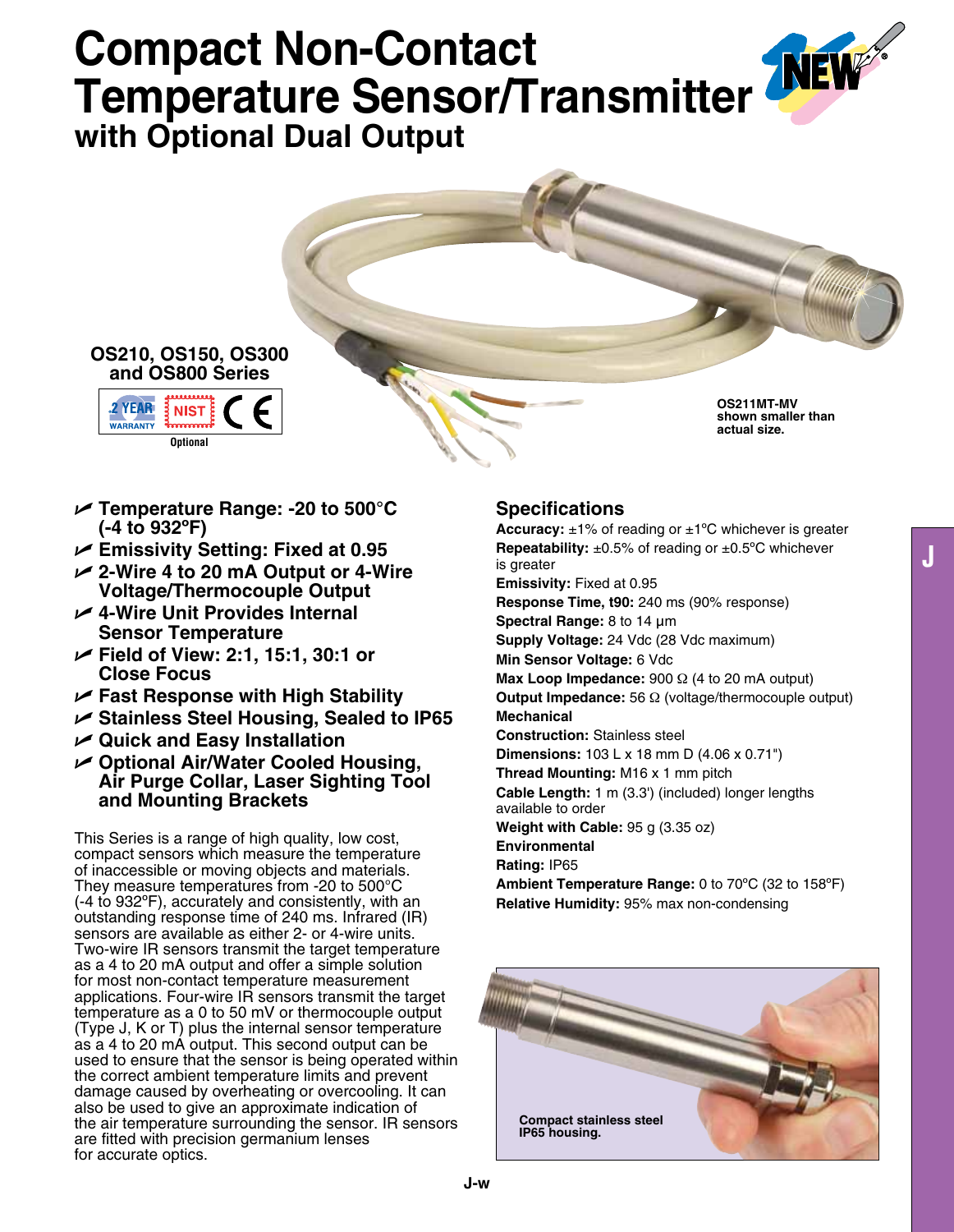#### **OS210 Series with 2:1 Field of View**

| To Order          |                            |                     |
|-------------------|----------------------------|---------------------|
| Model No.         | <b>Temperature Range</b>   | Output              |
| <b>OS211-LT</b>   | -20 to 100°C (-4 to 212°F) | 4 to 20 mA          |
| <b>OS211-MT</b>   | 0 to 250°C (32 to 482°F)   | 4 to 20 mA          |
| OS211-LT-MV       | -20 to 100°C (-4 to 212°F) | 0 to 50 $mV$        |
| <b>OS211-LT-T</b> | -20 to 100°C (-4 to 212°F) | Type T thermocouple |
| <b>OS211-LT-J</b> | -20 to 100°C (-4 to 212°F) | Type J thermocouple |
| <b>OS211-LT-K</b> | -20 to 100°C (-4 to 212°F) | Type K thermocouple |
| OS211-MT-MV       | 0 to 250°C (32 to 482°F)   | 0 to 50 mV          |
| <b>OS211-MT-T</b> | 0 to 250°C (32 to 482°F)   | Type T thermocouple |
| <b>OS211-MT-J</b> | 0 to 250°C (32 to 482°F)   | Type J thermocouple |
| <b>OS211-MT-K</b> | 0 to 250°C (32 to 482°F)   | Type K thermocouple |



*Ordering Example: OS211-MT, 2:1 field of view, 0 to 250ºC (32 to 482ºF) temperature range, 4 to 20 mA output.*

## **OS150 Series with 15:1 Field of View**

| <b>Model No.</b>  | <b>Temperature Range</b>                       | <b>Output</b>       |
|-------------------|------------------------------------------------|---------------------|
| <b>OS151-LT</b>   | -20 to 100°C (-4 to 212°F)                     | 4 to 20 mA          |
| <b>OS151-MT</b>   | 0 to 250°C (32 to 482°F)                       | 4 to 20 mA          |
| <b>OS151-HT</b>   | 0 to 500°C (32 to 932°F)                       | 4 to 20 mA          |
| OS151-LT-MV       | -20 to 100°C (-4 to 212°F)                     | 0 to 50 $mV$        |
| <b>OS151-LT-T</b> | -20 to 100°C (-4 to 212°F)                     | Type T thermocouple |
| <b>OS151-LT-J</b> | -20 to 100°C (-4 to 212°F)                     | Type J thermocouple |
| <b>OS151-LT-K</b> | -20 to $100^{\circ}$ C (-4 to $212^{\circ}$ F) | Type K thermocouple |
| OS151-MT-MV       | 0 to 250°C (32 to 482°F)                       | 0 to 50 mV          |
| <b>OS151-MT-T</b> | 0 to 250°C (32 to 482°F)                       | Type T thermocouple |
| <b>OS151-MT-J</b> | 0 to 250°C (32 to 482°F)                       | Type J thermocouple |
| <b>OS151-MT-K</b> | 0 to 250°C (32 to 482°F)                       | Type K thermocouple |
| OS151-HT-MV       | 0 to 500°C (32 to 482°F)                       | 0 to 50 mV          |
| <b>OS151-HT-J</b> | 0 to 500°C (32 to 932°F)                       | Type J thermocouple |
| <b>OS151-HT-K</b> | 0 to 500°C (32 to 932°F)                       | Type K thermocouple |



*Ordering Example: OS151-MT-K, 15:1 field of view, 0 to 250ºC (32 to 482ºF) Type K thermocouple output.*

## **OS300 Series with 30:1 Field of View**

| <b>Model No.</b>  | <b>Temperature Range</b>                        | Output              |                                     |                                        |           |
|-------------------|-------------------------------------------------|---------------------|-------------------------------------|----------------------------------------|-----------|
| <b>OS301-LT</b>   | -20 to $100^{\circ}$ C (-4 to 212 $^{\circ}$ F) | 4 to 20 mA          |                                     |                                        |           |
| <b>OS301-MT</b>   | 0 to 250°C (32 to 482°F)                        | 4 to 20 mA          |                                     | <b>Distance: Sensor to object (in)</b> |           |
| <b>OS301-HT</b>   | 0 to 500°C (32 to 932°F)                        | 4 to 20 mA          | $Spot$ <sup>0</sup>                 | 19.7                                   | 39.4      |
| OS301-LT-MV       | -20 to 100°C (-4 to 212°F)                      | 0 to 50 $mV$        | Dia.                                | 1.1                                    | 1.8       |
| <b>OS301-LT-T</b> | -20 to $100^{\circ}$ C (-4 to $212^{\circ}$ F)  | Type T thermocouple | $(in)$ 0.5                          |                                        |           |
| <b>OS301-LT-J</b> | -20 to $100^{\circ}$ C (-4 to $212^{\circ}$ F)  | Type J thermocouple |                                     |                                        | D: S 30:1 |
| <b>OS301-LT-K</b> | -20 to $100^{\circ}$ C (-4 to $212^{\circ}$ F)  | Type K thermocouple | 11.9                                | 28.6                                   |           |
| OS301-MT-MV       | 0 to 250°C (32 to 482°F)                        | 0 to 50 $mV$        | Spot<br>Dia.                        |                                        | 45.2      |
| <b>OS301-MT-T</b> | 0 to 250°C (32 to 482°F)                        | Type T thermocouple | $(mm)$ <sub>0</sub>                 | 500                                    | 1000i     |
| <b>OS301-MT-J</b> | 0 to 250°C (32 to 482°F)                        | Type J thermocouple |                                     | Distance: Sensor to object (mm)        |           |
| <b>OS301-MT-K</b> | 0 to 250°C (32 to 482°F)                        | Type K thermocouple |                                     | <b>OS300 Series</b>                    |           |
| OS301-HT-MV       | 0 to 500°C (32 to 932°F)                        | 0 to 50 $mV$        | Diameter of target spot measured vs |                                        |           |
| <b>OS301-HT-J</b> | 0 to 500°C (32 to 932°F)                        | Type J thermocouple |                                     | distance from sensing head             |           |
| <b>OS301-HT-K</b> | 0 to 500°C (32 to 932°F)                        | Type K thermocouple |                                     |                                        |           |



*Ordering Example: OS301-HT-K, 30:1 field of view, 0 to 500ºC (32 to 932ºF) temperature range, Type K thermocouple output. OCW-3, OMEGACARESM extends standard 2-year warranty to a total of 5 years.*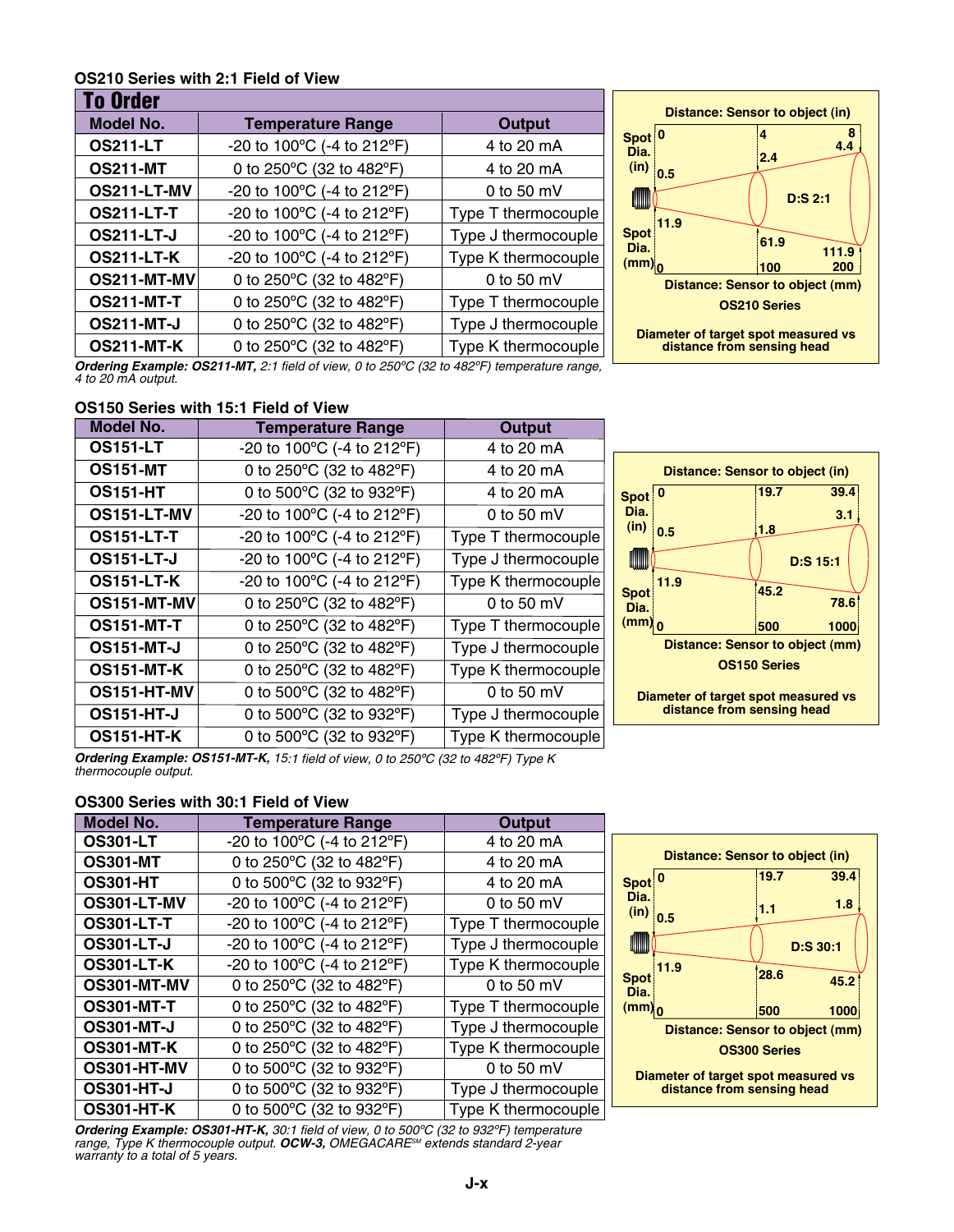#### **OS800 Series with Close-Focus Field of View**

| <b>To Order</b>   |                                                |                     |                             |                                |
|-------------------|------------------------------------------------|---------------------|-----------------------------|--------------------------------|
| <b>Model No.</b>  | <b>Temperature Range</b>                       | Output              |                             |                                |
| <b>OS801-LT</b>   | -20 to $100^{\circ}$ C (-4 to $212^{\circ}$ F) | 4 to 20 mA          |                             | <b>Distance: Sensor to ol</b>  |
| <b>OS801-MT</b>   | 0 to 250°C (32 to 482°F)                       | 4 to 20 mA          | Spot <sup>0</sup>           | 3.9                            |
| <b>OS801-HT</b>   | 0 to 500°C (32 to 932°F)                       | 4 to 20 mA          | Dia.                        |                                |
| OS801-LT-MV       | -20 to $100^{\circ}$ C (-4 to $212^{\circ}$ F) | 0 to 50 $mV$        | $(in)$ 0.5                  | 0.20                           |
| <b>OS801-LT-T</b> | -20 to $100^{\circ}$ C (-4 to 212°F)           | Type T thermocouple | <b>AND</b>                  |                                |
| <b>OS801-LT-J</b> | -20 to $100^{\circ}$ C (-4 to $212^{\circ}$ F) | Type J thermocouple | 11.9                        | 5.0                            |
| <b>OS801-LT-K</b> | -20 to $100^{\circ}$ C (-4 to $212^{\circ}$ F) | Type K thermocouple | <b>Spot</b><br>Dia.         |                                |
| OS801-MT-MV       | 0 to 250°C (32 to 482°F)                       | 0 to 50 $mV$        | (mm) <sub>10</sub>          | 100                            |
| <b>OS801-MT-T</b> | 0 to 250°C (32 to 482°F)                       | Type T thermocouple |                             | <b>Distance: Sensor to o</b>   |
| <b>OS801-MT-J</b> | 0 to 250°C (32 to 482°F)                       | Type J thermocouple |                             | <b>OS800 Series</b>            |
| <b>OS801-MT-K</b> | 0 to 250°C (32 to 482°F)                       | Type K thermocouple | Diameter of target spot mea |                                |
| OS801-HT-MV       | 0 to 500°C (32 to 932°F)                       | 0 to 50 $mV$        |                             | distance from sensing <b>h</b> |
| <b>OS801-HT-J</b> | $\overline{0}$ to 500°C (32 to 932°F)          | Type J thermocouple |                             |                                |
| <b>OS801-HT-K</b> | 0 to 500°C (32 to 932°F)                       | Type K thermocouple |                             |                                |



**J**

*Comes complete with sensor head, 1 m (3.3') cable and operator's manual. Ordering Example: OS801-MT-K, close-focus field of view, 0 to 250°C (32 to 932°F) Type K thermocouple output.*



**PSR-24L, \$60, shown smaller than actual size.**



**PSR-24S, \$60, shown smaller than actual size.**



*OMEGACARE*SM *extended warranty program is available for models shown on this page. Ask your sales representative for full details when placing an order. OMEGACARE*SM *covers parts, labor and equivalent loaners.*

## **Power Supplies**

| <b>OWEL OUPPIIES</b> |                                                                                                     |
|----------------------|-----------------------------------------------------------------------------------------------------|
| <b>Model No.</b>     | <b>Description</b>                                                                                  |
| <b>PSR-24S</b>       | Regulated power supply, US plug, 90 to 264 Vac<br>input, 24 Vdc output, 400 mA, screw terminals, UL |
| <b>PSR-24L</b>       | Regulated power supply, US plug, 90 to 264 Vac<br>input, 24 Vdc output, 400 mA, stripped leads, UL  |
| <b>PSR-24L-230</b>   | Regulated power supply, European plug, 230 Vac<br>input, 24 Vdc output, 400 mA, stripped leads, CE  |
| <b>PSU-93</b>        | Unregulated power supply, 16 to 23 Vdc, 300 mA<br>maximum, screw terminal                           |
| TX8-100              | Power/output cable, 30 m (98')                                                                      |
|                      |                                                                                                     |

#### **Options (Not Field Installable)**

| <b>Suffix</b> | <b>Description</b>                                                                                                      |  |
|---------------|-------------------------------------------------------------------------------------------------------------------------|--|
| -WC           | For air/water cooled jacket (includes air purge collar);<br>must be ordered with sensor; cannot be retrofitted          |  |
| $-CE(*)$      | Cable extended, for uncooled PC sensor, standard<br>4 to 20 mA output, 30 m (98') maximum total cable length            |  |
| $-CEV*$       | Cable extended, for PC sensor, for 0 to 50 mV output, 30<br>m (98') maximum total cable length                          |  |
| $-CET(*)$     | Cable extended, for PC sensor, for Type T thermocouple<br>output, 30 m (98') maximum total cable length                 |  |
| $-CEJK(*)$    | Cable extended, for PC sensor for Types J and K<br>thermocouple output, 30 m (98') maximum total cable<br>length        |  |
| $-CEHT(*)$    | Cable extended, high temperature, for cooled PC<br>standard 4 to 20 mA output, 30 m (98') maximum total<br>cable length |  |

*\* 1 m (3.3') cable is included as standard on every sensor. Extended cable is added to that length, add suffix to model number.*